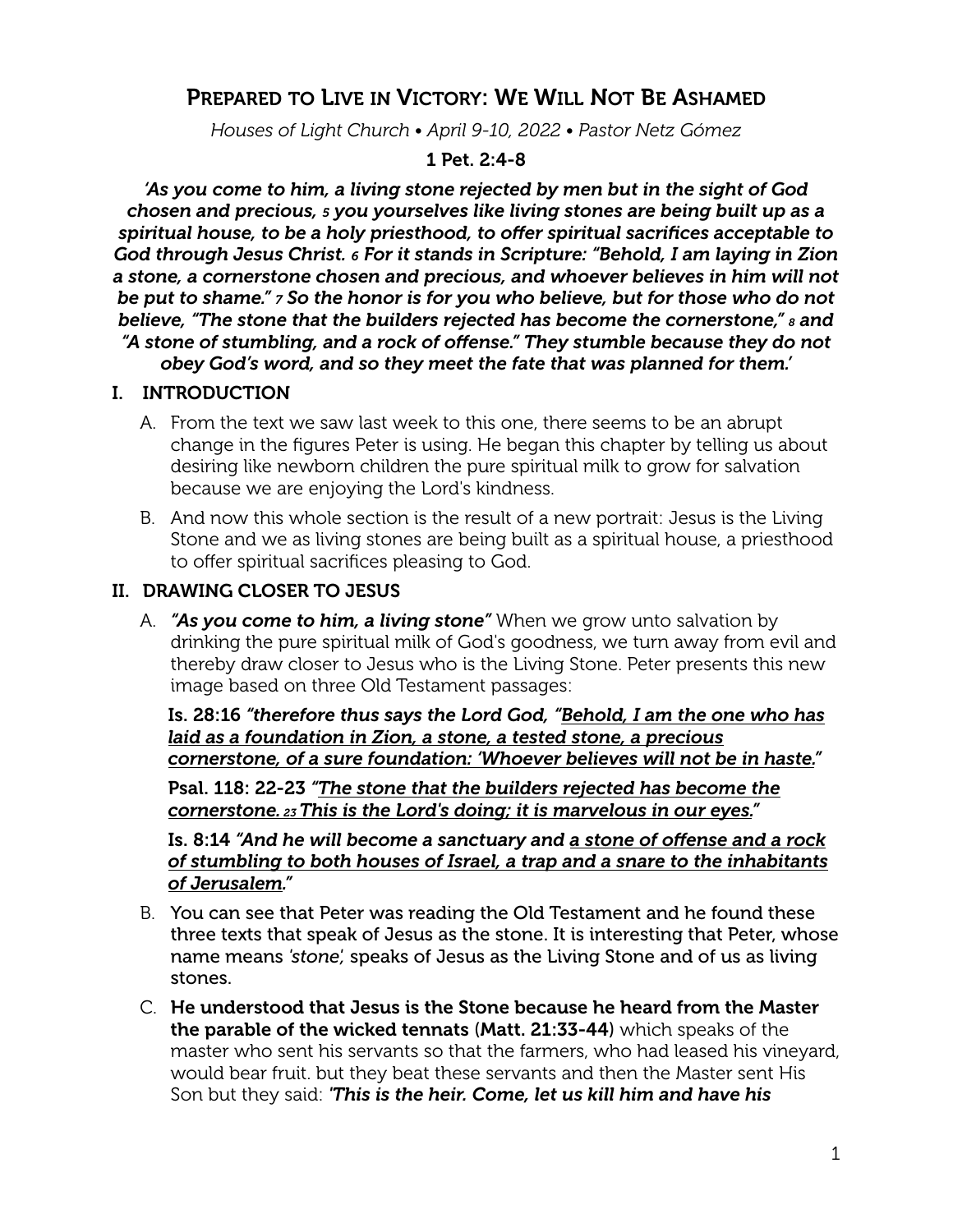*inheritance,*" (Matt. 21:38) so Jesus quoted Ps. 118:22-23 to interpret what he described through this parable:

Matt. 21:42 *"Jesus said to them, "Have you never read in the Scriptures: "The stone that the builders rejected has become the cornerstone; this was the Lord's doing, and it is marvelous in our eyes'?."*

D. Peter knew that Jesus Himself is this Stone and that He had been rejected by the builders but that He became the main Stone of the building and this is something that the Lord has done. These who rejected Jesus had been put there to rule under the authority of God but they rejected the most important and that is what we see in today's world which is leading the nations to failure.

Psal. 127:1 *"Unless the Lord builds the house, those who build it labor in vain. Unless the Lord watches over the city, the watchman stays awake in vain."*

E. Pedro speaks like this to the recipients of the letter because he knows that they were also being rejected and that is why they had fled to those regions:

1 Pet. 1:1 *"… exiles of the Dispersion in Pontus, Galatia, Cappadocia, Asia, and Bithynia."*

1 Pet. 2:11 *"Beloved, I urge you as sojourners and exiles to abstain from the passions of the flesh, which wage war against your soul."*

1 Pet. 4:3-4 *"For the time that is past suffices for doing what the Gentiles want to do, living in sensuality, passions, drunkenness, orgies, drinking parties, and lawless idolatry. 4 With respect to this they are surprised when you do not join them in the same flood of debauchery, and they malign you."*

F. We who follow Jesus are foreigners, exiles waiting for our heavenly homeland and we are called to live a lifestyle that places us outside the mainstream of the world and the result is that the world is a dangerous place with a lot of human power that He supports him, he is going to outrage and insult us because of Jesus.

Matt. 24:9 *"Then they will deliver you up to tribulation and put you to death, and you will be hated by all nations for my name's sake."*

G. Peter tells them: I am encouraging you to follow the same life that Jesus lived, although it was a life of rejection, you will also enjoy a life of glorification.

2 Tim. 2:12a *"if we endure, we will also reign with him…"*

- H. Peter wants us to know that these are us, we are rejected by men because we follow Jesus, but we are also chosen and precious to the Father.
- III. WE ARE BUILT TO BE A TEMPLE AND A PRIESTHOOD FOR GOD
	- A. As we draw near to Jesus, He imparts what He is and as Him we become stones of the spiritual building and participate in His life. As He comes, He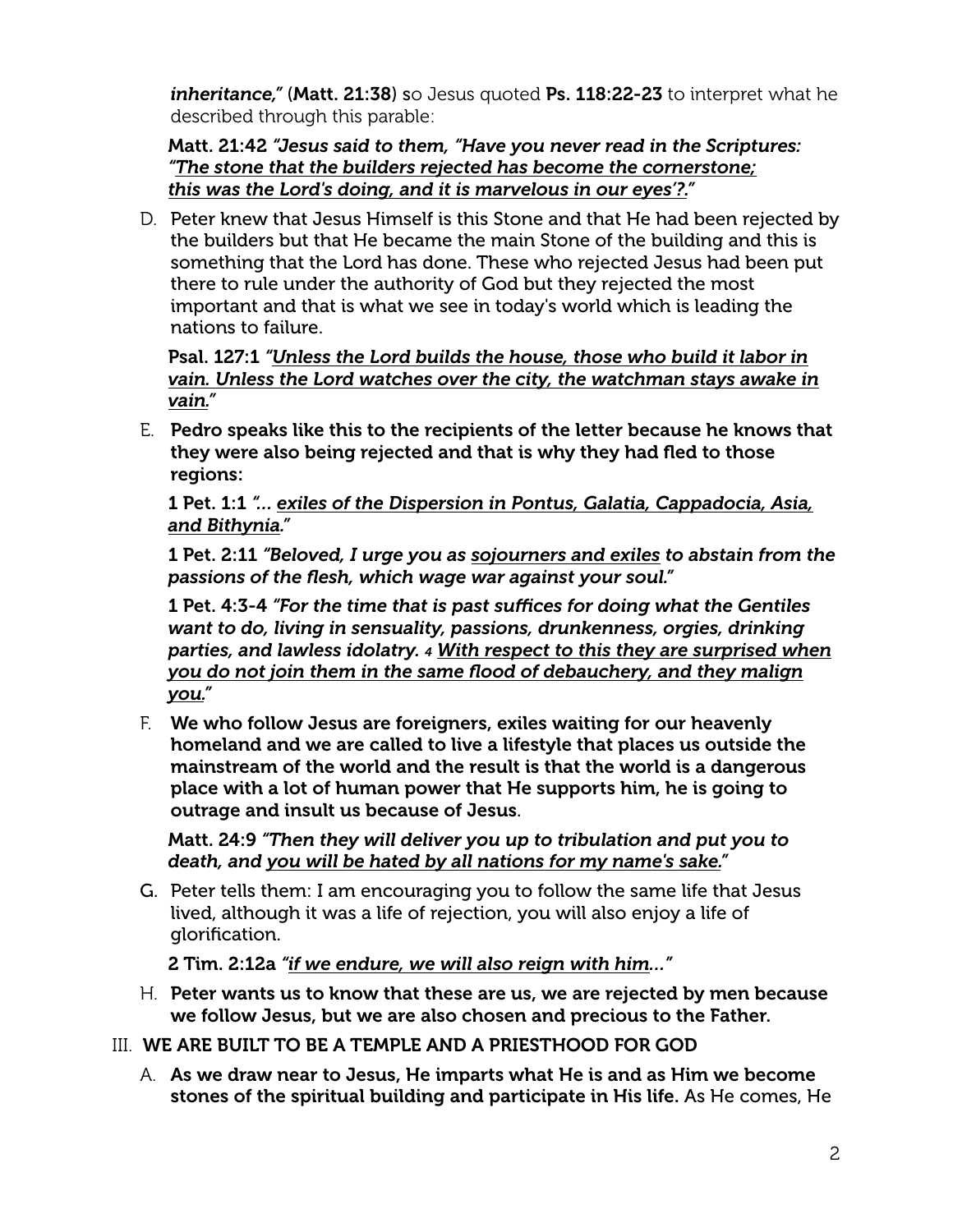takes us and builds us together to be a temple for the presence of the living God.

Eph. 2:22 *"In him you also are being built together into a dwelling place for God by the Spirit.."* 

B. Together we are a corporate temple of God's presence and together we will be a priesthood. First we are a house where God dwells and then we function in that temple as a holy priesthood and what we do is offer spiritual sacrifices, things like money, praise, helping others and our obedience:

Phil 4:18 *"I have received full payment, and more. I am well supplied, having received from Epaphroditus the gifts you sent, a fragrant offering, a sacrifice acceptable and pleasing to God."* 

Heb. 13:15-16 *"Through him then let us continually offer up a sacrifice of praise to God, that is, the fruit of lips that acknowledge his name. 16 Do not neglect to do good and to share what you have, for such sacrifices are pleasing to God."* 

Rom. 12:1 *" I appeal to you therefore, brothers, by the mercies of God, to present your bodies as a living sacrifice, holy and acceptable to God, which is your spiritual worship."*

- C. The New Testament priesthood does not offer lambs or calves but sacrifices of obedience and praise to God and perhaps we think, my sacrifices are not as good as they should be; we are not loving, nor being genuine, nor as generous as we should but the good thing is that these sacrifices are *"acceptable to God through Jesus Christ"* who covers all the inadequacy of our acts of obedience.
- D. Because of the redemptive work of Jesus Christ, the good in our sacrifices is acceptable, so you can please God by offering spiritual sacrifices. Now we can all offer you things that really satisfy Him.

#### IV. THE TWO KINDS OF RESPONSES AND THE CONSEQUENCES

- A. What Peter does at the end of this section marks the contrast between two different kinds of responses to the Stone: they are those who believe and those who do not believe; and he does it to show us how we should think about ourselves in God's favor and how we should feel about those who are rejecting and persecuting us.
- B. *"For as it is written"* The first quote (Is. 28:16) is for *"those who believe"* (v.7); and the second quotes Psal. 118:22-23 and Is. 8:14 are *"for those who do not believe."* So if someone does not believe then that Living Stone that is Christ becomes a stumbling block or a rock that offends him.
- C. *"They stumble because they disobey the word"* that is, they do not believe. The word they disobey is the gospel of Christ crucified and risen; and when you disobey the one who tells you: 'believe in Me' there are lethal consequences.
- D. On the other hand, God honors those who believe, *"he who believes will not be put to shame"*, even if now it looks like you are being rejected and you see yourself as a loser, just as He Himself did not have the honor He